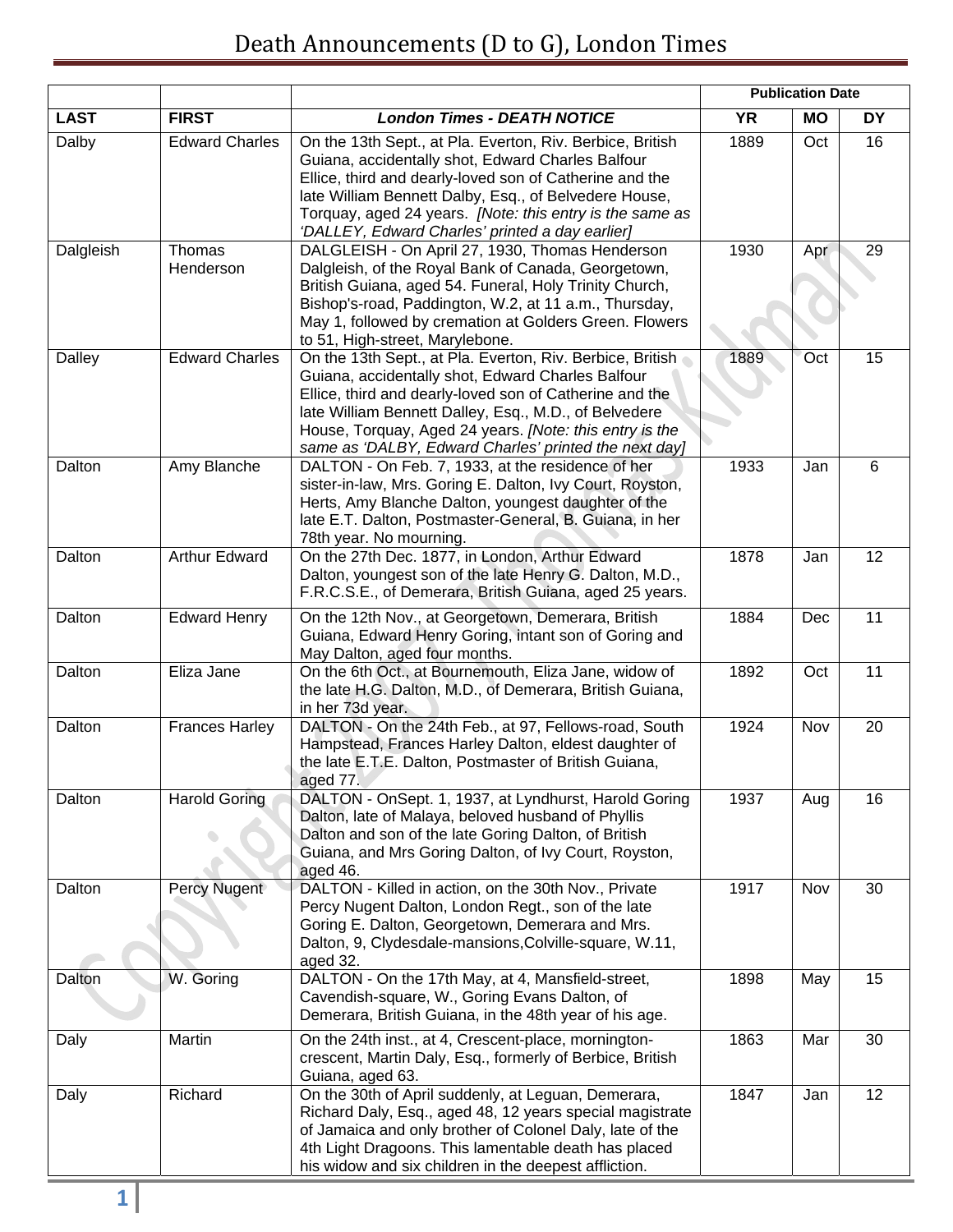|             |                                 |                                                                                                                                                                                                                                                                                                                                        |           | <b>Publication Date</b> |                |
|-------------|---------------------------------|----------------------------------------------------------------------------------------------------------------------------------------------------------------------------------------------------------------------------------------------------------------------------------------------------------------------------------------|-----------|-------------------------|----------------|
| <b>LAST</b> | <b>FIRST</b>                    | <b>London Times - DEATH NOTICE</b>                                                                                                                                                                                                                                                                                                     | <b>YR</b> | <b>MO</b>               | <b>DY</b>      |
| Dalzell     | Harry Gordon                    | DALZELL - On July 31, 1928, suddenly, Harry Gordon<br>Dalzell, of 6 Stone-buildings, Lincoln's Inn, and of<br>Wimbledon, the youngest son of the late John Dalzell, of<br>British Guiana and the West Indies, and of Mrs. Dalzell,<br>of 28 Albany Park-road, Kingston-on-Thames, aged 28<br>years. (West Indian papers, please copy.) | 1928      | Jul                     | 28             |
| Dampier     | <b>Frederick Elliot</b>         | DAMPIER - On the 29th Sept., at 43, Campden-house-<br>road, Kensington, Grace, widow of the late Frederick<br>Elliot Dampier, of Demerara, in her 58th year.                                                                                                                                                                           | 1893      | Oct                     | $\overline{2}$ |
| Daniel      | John Henry                      | On the 8th June, at Georgetown, Demerara, John Henry<br>Dewell Daniel, Solicitor, of 32, Bedford-row, second son<br>of the late Henry Maddocks Daniel, Esq., of 11,<br>Lansdowne-crescent, W., aged 56.                                                                                                                                | 1888      | Jun                     | 26             |
| Dare        | Arthur St. Felix                | DARE - On June 4, 1927, in London, Arthur St. Felix<br>Dare, of Georgetown, Demerara, aged 51. No flowers,<br>by request. Funeral service at Golders Green<br>Crematorium on Wednesday, June 8, at 12 noon.                                                                                                                            | 1927      | Mar                     | 15             |
| Dare        | <b>Edith Mary</b>               | DARE - On June 8, 1934, at 88, King's Road, Richmond,<br>Edith Mary Dare, widow of George Julius Dare, of British<br>Guiana. Funeral at Golders Green Crematorium, to-day<br>(Monday), at 3.30 p.m. No flowers.                                                                                                                        | 1934      | Jun                     | $\mathbf 1$    |
| Dare        | Jane Anna                       | On the 19th inst., at 119, Adelaide-road, N.W., Jane<br>Anna, second surviving daughter of the late John Julius<br>Dare, Surgeon, of Berbice, British Guiana.                                                                                                                                                                          | 1882      | Dec                     | 21             |
| Dare        | Louise<br>Antionette            | DARE - On the 22nd Nov., at Teignmouth, Louise<br>Antionette, youngest daughter of the late John Julius<br>Dare, M.D., of Berbice, British Guiana. No flowers.                                                                                                                                                                         | 1917      | Sep                     | 21             |
| Dare        | Nina Sarah                      | DARE - On the 16th May, at Teignmouth, Nina Sarah<br>Louisa, eldest daughter of the late J.J. Dare, M.D., of<br>Berbice, British Guiana. No flowers.                                                                                                                                                                                   | 1918      | Feb                     | 26             |
| Davis       | <b>Charles Grey</b>             | DAVIS - On aug. 26, 1945, suddenly, at 7, Clarence<br>Gate Gardens, Regent's Park, Charles Grey Howick<br>Davis, dear husband of Vida, and formerly Auditor-<br>General of Jamaica and British Guiana. Funeral private.                                                                                                                | 1945      | Mar                     | 28             |
| Davis       | Louisa                          | On the 2d Aug., 1873, at Georgetown, Demerara,<br>Louisa, relict of the late Charles Grey Howick Davis,<br>Esq., Stipendiary Magistrate, British Guiana.                                                                                                                                                                               | 1873      | Aug                     | 30             |
| Davis       | Nicholas Darnell                | DAVIS - On the 27th inst., very suddenly, at 31,<br>Henrietta-street, Bath, Nicholas Darnell Davis, C.M.G.,<br>late Auditor-General of British Guiana, aged 69. colonial<br>papers, please copy.                                                                                                                                       | 1915      | May                     | 11             |
| Davron      | Sarah and<br>Edward<br>Lancelot | On the 14th Oct., at Berbice, Sarah, the wife of Henry K.<br>Davron, Esq., and, on the 19th Oct., Edward Lancelot<br>Ray, their infant son.                                                                                                                                                                                            | 1865      | Nov                     | 25             |
| Davson      | <b>Charles Simon</b>            | DAVSON - On Nov. 6, 1933, at 16, Derby Road,<br>Caversham, Charles Simon Davson, Kt., K.C., B.A.,<br>LL.B., formerly Chief Justice of Fiji, dearly loved<br>husband of Rosa, aged 76. Funeral private, no flowers,<br>no mourning. (British Guiana, Mauritius, and Fiji papers,<br>please copy.)                                       | 1933      | Nov                     | 6              |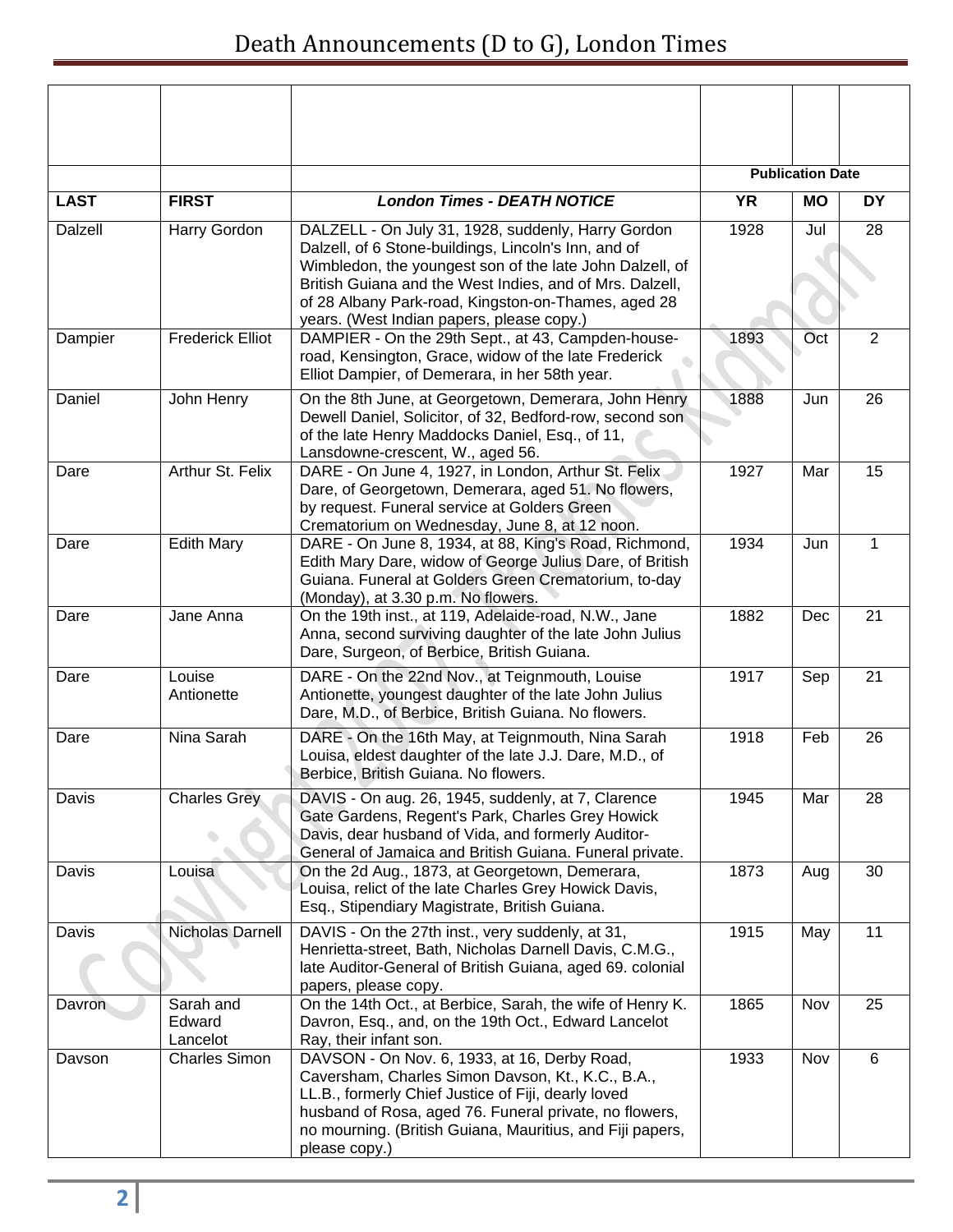| Davson      | Josephine              | DAVSON - On the 9th Sept., at Ayres Villa, Monks<br>Risborough, Josephine, the beloved wife of George L.<br>Davson, late of Georgetown, British Guiana, deeply<br>lamented.                                                                                                                                                                                                                                                                                                                                                                                                                                                                                                                                                                                                                                                                                                                                                                                                                                                                                                                                                                                                                                                                                                                                                                                                                                                                                                                                                                                  | 1898 | Sep                     | 12        |
|-------------|------------------------|--------------------------------------------------------------------------------------------------------------------------------------------------------------------------------------------------------------------------------------------------------------------------------------------------------------------------------------------------------------------------------------------------------------------------------------------------------------------------------------------------------------------------------------------------------------------------------------------------------------------------------------------------------------------------------------------------------------------------------------------------------------------------------------------------------------------------------------------------------------------------------------------------------------------------------------------------------------------------------------------------------------------------------------------------------------------------------------------------------------------------------------------------------------------------------------------------------------------------------------------------------------------------------------------------------------------------------------------------------------------------------------------------------------------------------------------------------------------------------------------------------------------------------------------------------------|------|-------------------------|-----------|
|             |                        |                                                                                                                                                                                                                                                                                                                                                                                                                                                                                                                                                                                                                                                                                                                                                                                                                                                                                                                                                                                                                                                                                                                                                                                                                                                                                                                                                                                                                                                                                                                                                              |      | <b>Publication Date</b> |           |
| <b>LAST</b> | <b>FIRST</b>           | <b>London Times - DEATH NOTICE</b>                                                                                                                                                                                                                                                                                                                                                                                                                                                                                                                                                                                                                                                                                                                                                                                                                                                                                                                                                                                                                                                                                                                                                                                                                                                                                                                                                                                                                                                                                                                           | YR   | <b>MO</b>               | <b>DY</b> |
| Davson      | Margot Glyn            | DAVSON - Margot Lady Davson, O.B.E., who died in<br>Rome yesterday while on holiday, was the widow of Sir<br>Edward Davson, Bt., a notable figure in the West Indies<br>trade, who died in 1937, and the elder daughter of Elinor<br>Glyn, the novelist. Her younger sister, Juliet Rhys<br>Williams, D.B.E., died in 1964. Lady Davson was<br>married in 1921 and had two sons, Geoffrey and<br>Christopher. The former, who inherited his father's<br>baronetcy, changed his name to Anthony Glyn and is the<br>author of several works including a biography of his<br>grandmother.                                                                                                                                                                                                                                                                                                                                                                                                                                                                                                                                                                                                                                                                                                                                                                                                                                                                                                                                                                       | 1966 | Sep                     | 10        |
| Davson      | Sir Edward             | Sir Edward Davson, Bt., who died at his home in Eaton<br>Place of Friday at the age of 62, was a notable figure in<br>the West Indies trade, and also rendered valuable<br>service to the economic development of the Empire in<br>general, which he regarded as only part of our<br>responsibilities for civilizing the various races under the<br>Crown. He was the second son of the late Sir Henry<br>Davson, head of the firm of Messrs. Henry K. Davson<br>and Co., West Indian merchants, and formerly a member<br>of the Court of Policy of British Guiana, and he was a<br>brother of Lieutenant-Colonel H.M. Davson, C.M.G.,<br>D.S.O., late R.S., and of Lieutenant-Colonel Ivan<br>Davson, late R.A.F., chairman of the West India<br>Committee. His youngest brother, a lieutenant in the<br>Royal Horse Guards, was killed at Ypres in 1915. He<br>was born on February 14, 1875, and went to Eton in<br>1888. Davson was knighted in 1919, received a<br>baronetcy in 1927, and was made a K.C.M.G. in<br>1934. On his coat-of-arms he bore a representation of<br>columbus's flagshoip, the Santa Maria, in full sail. He<br>married in 1921 Margot Elinor Glyn, O.B.E., elder<br>daughter of the late Mr. Clayton Glyn and Mrs. Elinor<br>Glyn, the novelist. Sir Edward had two sons, and is<br>succeeded by Geoffrey Leo Simon Davson, who was<br>born on March 13, 1922. The funeral will be private. A<br>memorial service wil be hald at the Chapel of St. Michael<br>and St. George, St. Paul's Cathedral, to-morrow at 12.15<br>p.m. | 1937 | Aug                     | 9         |
| de Drusins  | James                  | de DRUSINS - On the 30th of November last, at<br>Demerara, Mr James de Drusins of London                                                                                                                                                                                                                                                                                                                                                                                                                                                                                                                                                                                                                                                                                                                                                                                                                                                                                                                                                                                                                                                                                                                                                                                                                                                                                                                                                                                                                                                                     | 1817 | Feb                     | 24        |
| De Foresta  | Charlotte<br>Johnstone | DE FORESTA - On the 1st inst., at 2, Via Jacopo Peri,<br>Florence, Charlotte Johnstone De Foresta, daughter of<br>Henry Beard, Governor of Berbice, British Guiana, and<br>wife of Colonel Frencesco Pietro De Foresta.                                                                                                                                                                                                                                                                                                                                                                                                                                                                                                                                                                                                                                                                                                                                                                                                                                                                                                                                                                                                                                                                                                                                                                                                                                                                                                                                      | 1894 | Dec                     | 5         |
| De Freitas  | Guilherme<br>Jaime     | De FREITAS - On July 11, 1938, at Ashley Gate,<br>Walton-on-Thames, Guilherme Jaime, dearly beloved<br>husband of Agatha De Freitas, and King's Counsel, of<br>British Guiana. Service at Walton Catholic Church at 10<br>a.m. to-morrow (Wednesday).                                                                                                                                                                                                                                                                                                                                                                                                                                                                                                                                                                                                                                                                                                                                                                                                                                                                                                                                                                                                                                                                                                                                                                                                                                                                                                        | 1938 | Jul                     | 8         |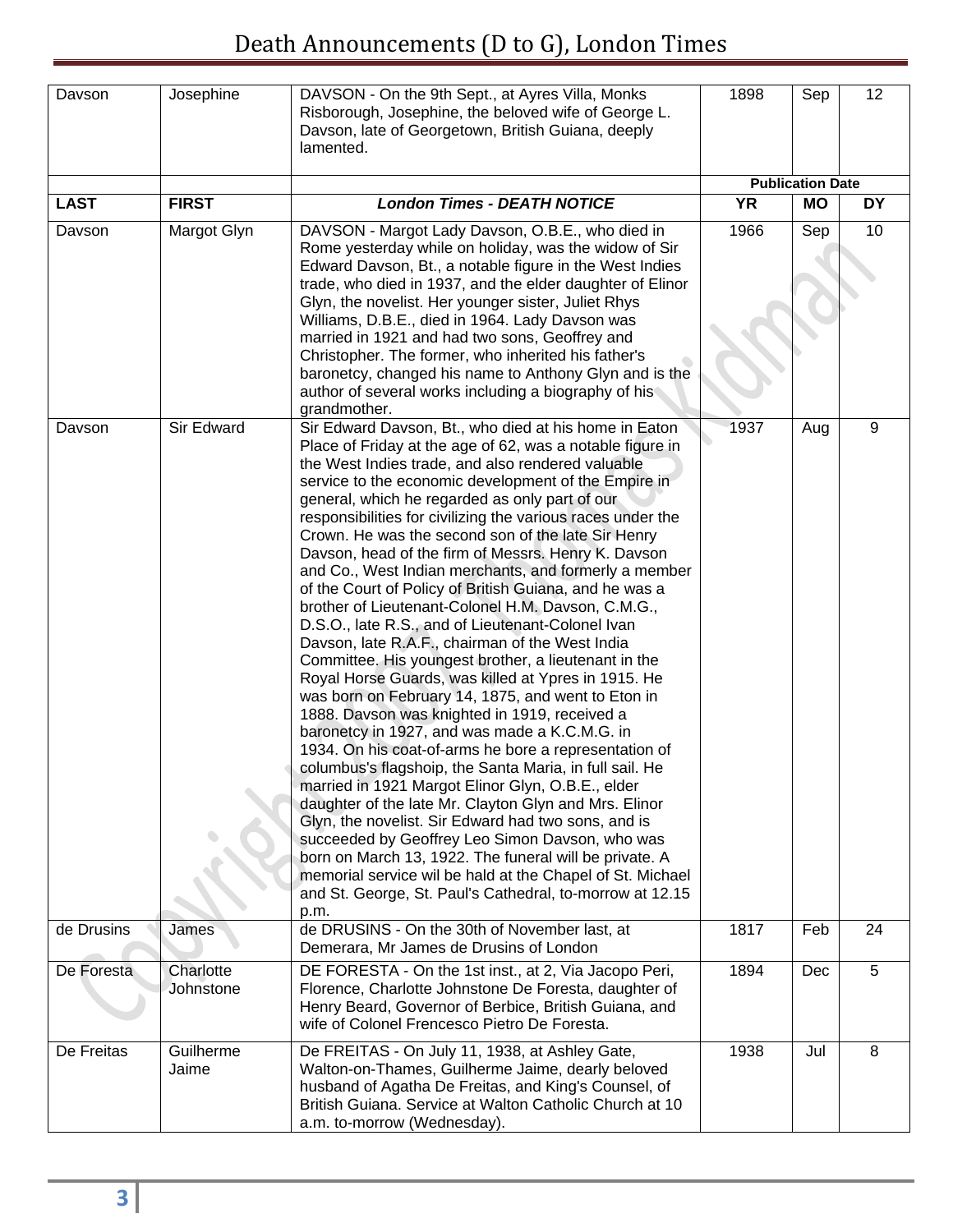| Delamere        | Percy Herbert        | DELAMERE - On the 23rd Frb., at the Military Hospital,<br>Milton, Portsmouth, Percy Herbert, Captain, R.A.M.C.,<br>late Colonial Medical Service, Demerara, eldest son of<br>the late Captain P.H. Delamere, 21st Royal Scots<br>Fusiliers. R.I.P.                                                                                                                                                                                                  | 1918      | Feb                     | 1         |
|-----------------|----------------------|-----------------------------------------------------------------------------------------------------------------------------------------------------------------------------------------------------------------------------------------------------------------------------------------------------------------------------------------------------------------------------------------------------------------------------------------------------|-----------|-------------------------|-----------|
|                 |                      |                                                                                                                                                                                                                                                                                                                                                                                                                                                     |           | <b>Publication Date</b> |           |
| <b>LAST</b>     | <b>FIRST</b>         | <b>London Times - DEATH NOTICE</b>                                                                                                                                                                                                                                                                                                                                                                                                                  | <b>YR</b> | <b>MO</b>               | <b>DY</b> |
| Dennis          | George               | DENNIS - On the 15th Nov., at 31, Harrington-road,<br>south Kensington, George Dennis, D.C.L., C.M.G.,<br>formerly Receiver-General at Berbice, British Guiana,<br>afterwards H.B.M. Consul successively at Bengazi in<br>Tripoli, Crete, Palermo, and Smyrnna, ex-Vice-President<br>of the Archæological Institute at Rome, and Honorary<br>Member of various Archæological and other societies, in<br>his 85th year. Foreign papers, please copy. | 1898      | Nov                     | 17        |
| Desse           | Ethelrid             | On the 18th June, 1839, in the Island of Barbados, West<br>Indies, Ethelrid Desse, F.R.C.S., M.B., M.D., &c,<br>London, also M.D. Utrecht, aged 45 years and nine<br>months (son of the late Anthony Desse, of Surinam,<br>Dutch Guiana)                                                                                                                                                                                                            | 1889      | Jul                     | 30        |
| Dobson          | Joseph Sykes         | On the 24th of January last, at George-town, Demerara,<br>Mr Joseph Sykes Dobson, sixth son of John Dobson,<br>Esq., of Southampton-place, Euston-square.                                                                                                                                                                                                                                                                                           | 1848      | Mar                     | 28        |
| Dougall         | Anna Rebecca         | On the 19th inst., Anna Rebecca, the beloved wife of<br>David Dougall, and youngest daughter of the late James<br>Stuart, of Demerary, British Guiana, aged 33 years.                                                                                                                                                                                                                                                                               | 1876      | Sep                     | 22        |
| Douglass        | <b>Walter John</b>   | DOUGLASS - On Feb. 1, 1945, at Ascot, Walter John<br>Douglass, late Puisne Judge of Supreme Court of British<br>Guiana, and third son of the late Rev. C.E. and Mrs.<br>Douglass, aged 81.                                                                                                                                                                                                                                                          | 1945      | Feb                     | 2         |
| Downer          | R.C.                 | On the 27th ult., drowned, off New Quay Head, by the<br>foundering of the s.s. Jackal, R.C. Downer, F.R.G.S.,<br>eldest son of the late William Downer, Esq., Civil<br>Engineer, British Guiana, deeply regretted by all who<br>knew him. West Indian and Cape papers, please copy.                                                                                                                                                                 | 1881      | Dec                     | 9         |
| <b>Drysdale</b> | Frederick M.         | On the 19th Nov., at Georgetown, Demerara, Frederick<br>M. Drysdale, second son of the late John Drysdale, aged<br>27.                                                                                                                                                                                                                                                                                                                              | 1887      | Dec                     | 16        |
| Ducker          | <b>Ronald Sidney</b> | DUCKER - On April 24, 1944, at the European Hospital,<br>Lokoja, Nigeria, as result of an accident, Ronald Sidney<br>Ducker, dearly loved husband of Peggy Ducker (née<br>Dash), of Georgetown, British Guiana, and eldest son of<br>Mrs. S.R. Ducker, of Blackheath.                                                                                                                                                                               | 1944      | Apr                     | 18        |
| <b>Duke</b>     | Anna Maria           | On the 24th Oct., at Horrington, Wells, Somerset, Anna<br>Maria, relict of the Rev. John Holloway Duke, for nine<br>years Rector of Holy Trinity, and Rural Dean of<br>Essequibo, British Guiana.                                                                                                                                                                                                                                                   | 1891      | Oct                     | 27        |
| Duncan          | Margaret Ann         | DUNCAN - On March 30, 1939, at Vicarage Court, W.8,<br>Margaret Ann, widow of R.G. Duncan, of<br>Demerara. Cremation private. No flowers, by request.                                                                                                                                                                                                                                                                                               | 1939      | Feb                     | 3         |
| Dunkin          | James William        | On Thursday, the 27th ult., at his house in Torrington-<br>square, aged 39, James William Dunkin, Esq., formerly<br>of Demerary.                                                                                                                                                                                                                                                                                                                    | 1828      | Dec                     | 2         |
| D'Urban         | <b>Walter Robert</b> | On the 1st of November last, at Essequibo, in the 20th<br>year of his age, Walter Robert D'Urban, youngest son of<br>Sir Benjamin D'Urban, his Majesty's Lieutenant-                                                                                                                                                                                                                                                                                | 1824      | Dec                     | 30        |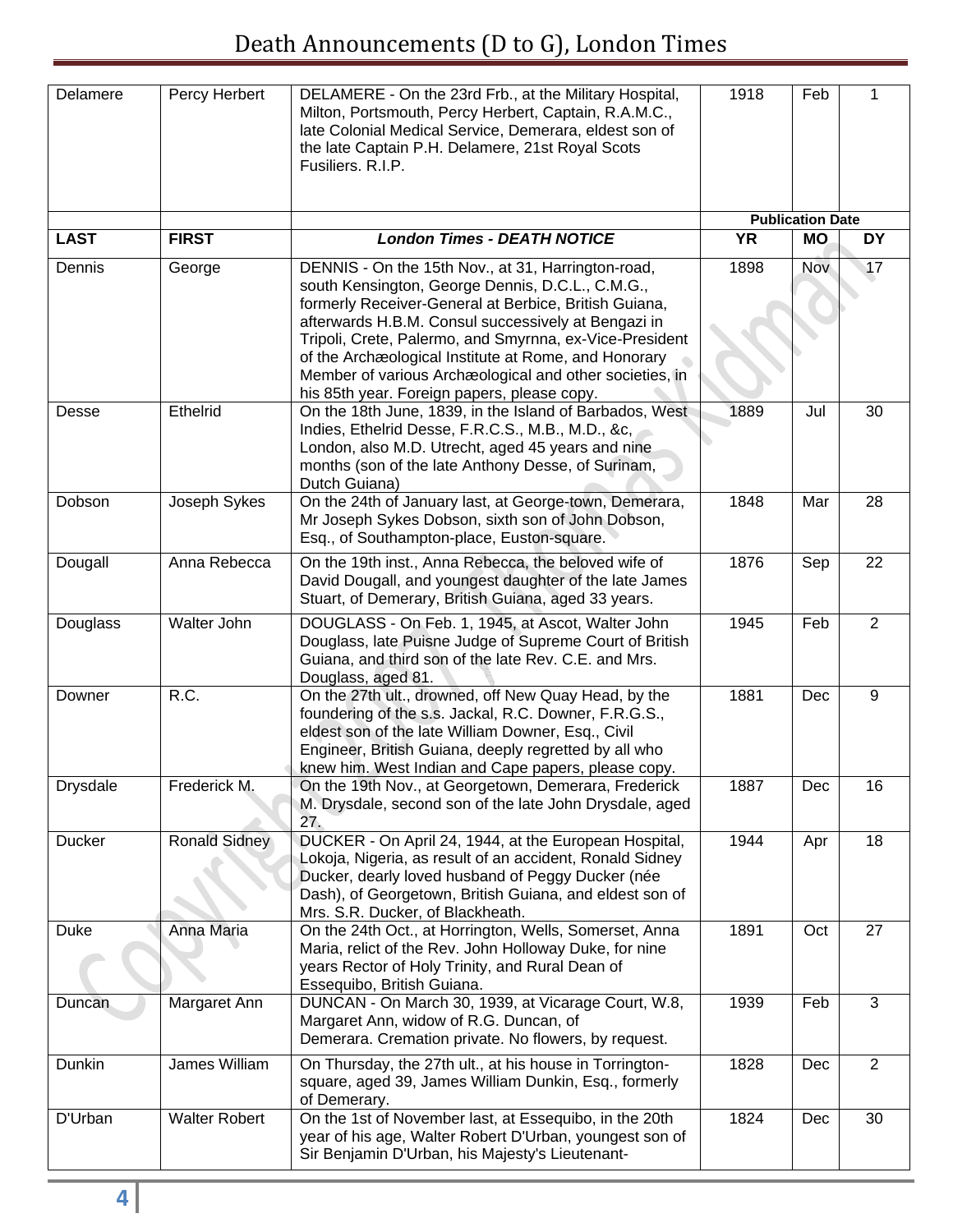|             |                        | Governor of that colony.                                                                                                                                                                                                                                                                  |           |                         |           |
|-------------|------------------------|-------------------------------------------------------------------------------------------------------------------------------------------------------------------------------------------------------------------------------------------------------------------------------------------|-----------|-------------------------|-----------|
| Edkins      | Robert                 | On the 21st Jan., at 3, Maryon-road, Charlton, Robert<br>Edkins, A.A., aged 17, eldest son of the late Mr. James<br>Edkins, of the War-office, and grandson of the late<br>James Edkins, Esq., many years Ordnance Storekeeper<br>at Berbice and Demerara.                                | 1871      | Jan                     | 28        |
|             |                        |                                                                                                                                                                                                                                                                                           |           | <b>Publication Date</b> |           |
| <b>LAST</b> | <b>FIRST</b>           | <b>London Times - DEATH NOTICE</b>                                                                                                                                                                                                                                                        | <b>YR</b> | <b>MO</b>               | <b>DY</b> |
| Edmonstone  | H. Elliott             | EDMONSTONE - On the 23rd April, 1909, at the<br>residence of his son-in-law, H. Elliott, Esq., R.M.,<br>Gwanda, Rhodesia, Robert, son of Charles and Alice<br>Edmonstone, and grandson of Charles Edmonstone,<br>Esq., of Demerara and Cardross Park, Stirlingshire,<br>aged 65. R.I.P.   | 1909      | May                     | 19        |
| Edwards     | John Arthur            | On the 28th March, at St, John's, Iver-heath, John Arthur<br>Edwards, Esq., in his 84th year, formerly Barrister-at-law<br>and Member of Council of Berbice, British Guiana.                                                                                                              | 1882      | Feb                     | 6         |
| Edwards     | Percival<br>Heathfield | EDWARDS - On Nov. 12, 1943, at Newton Abbot<br>Hospital, Percival Heathfield Edwards, of Heathfield,<br>Totnes, formerly of Demerara, youngest son of the late<br>Dr. H.J. Edwards, aged 70.                                                                                              | 1943      | Nov                     | 11        |
| Egerton     | Sir Walter             | EGERTON - On March, 1947, peacefully at Fair<br>Meadow, Mayfield, Sussex, Sir Walter Egerton,<br>K.C.M.G., formerly Governor of Southern Nigeria and of<br>British Guiana, aged 89. Funeral, Tolpuddle, Dorset, 2<br>p.m., Wednesday, Memorial service, Mayfield, 2.30 p.m.,<br>Thursday. | 1947      | Mar                     | 5         |
| Elliot      | Sarah Ann              | On the 11th inst., at East Lynn, Stratford-on-Avon, the<br>residence of her son-in-law, Sarah Ann Elliot, of<br>Tremorva, Hamlet-road, Upper Norwood, widow of the<br>late W.D. Elliot, of Demerara.                                                                                      | 1891      | Jul                     | 15        |
| Elliott     | James Burnett          | On the 7th July, 1872, at 14, Norland-square, Notting-<br>hill, London, James Burnett Barr, youngest son of W.D.<br>Elliott, of Pln Niames. Demerara, aged 10 months.                                                                                                                     | 1872      | Jul                     | 11        |
| Ellis       | <b>Caroline Harner</b> | On the 8th inst., in the 35th year of her age, at his<br>house, Cireus, Greenwich, Caroline wife of William Ellis<br>Esq., and youngest daughter of the late Joseph Harner,<br>of Demerara, Esq.                                                                                          | 1821      | Jul                     | 10        |
| Elmslie     | John (Jack)            | ELMSLIE - On the 14th inst., at Hinton, Denbigh-<br>gardens, Richmond, John Frederick (Jack) Elmslie, only<br>son of the late E. Arthur Elmslie, of Richmond, aged<br>36. Funeral at Richmond Cemetery on Wednesday, at 3<br>p.m. West Indian and British Guiana papers, please<br>copy.  | 1911      | Jun                     | 27        |
| Essez       | Edward                 | ESSEX - On Aug. 8, 1929, in London, Edward Essex,<br>District Commissioner, British Guiana, aged 61<br>years. Funeral service at Golders Green Crematorium<br>to-morrow (Saturday), at 11.15 a.m.                                                                                         | 1929      | Jul                     | 16        |
| Ewing       | Humphry                | On the 12th inst., at Better Hope Estate, Demerara,<br>Humphry Ewing Crum Ewing, Jun., youngest son of E.<br>Crum Ewing, of Stratheven, Dumbartonshire.                                                                                                                                   | 1878      | Mar                     | 16        |
| Farmer      | <b>Emily Hayley</b>    | FARMER - On the 5th July, at a nursing home, Emily<br>Farmer (née Hayley), in her 76th year. Georgetown,<br>Demerara, papers, please copy.                                                                                                                                                | 1921      | May                     | 24        |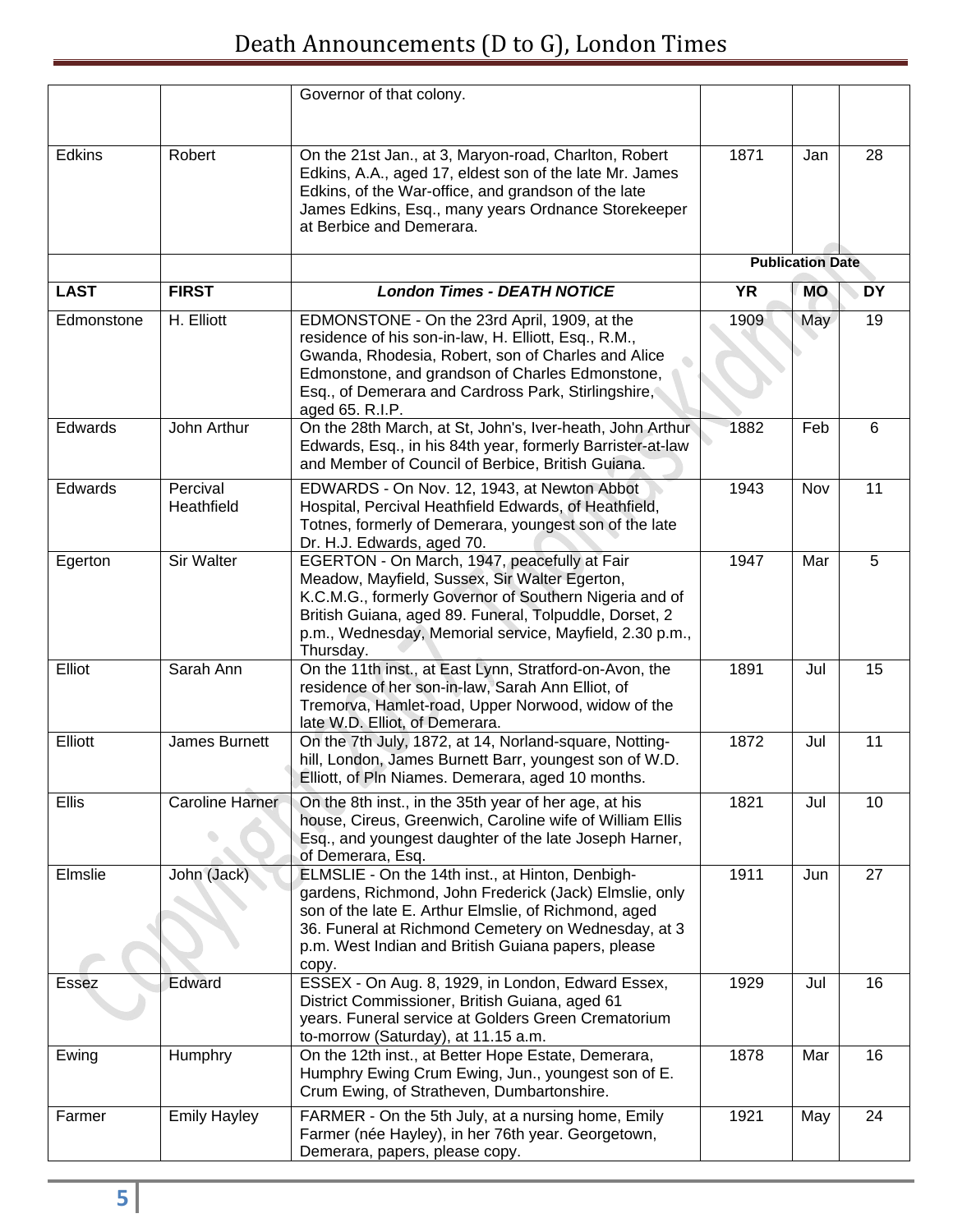| Farrar      | Lelia Elizabeth | FARRAR - Om Feb. 26, 1954, of Georgetown, British<br>Guiana, Leila Elizabeth Agnes, widow of Cecil Farrar.                                                                                                                                                                                                                                                                                                                                                                                                                                                                                                                                                                                                                                                                                                                                                                                                                                                                                                                                                                                                                                                                                                                                                                                                                                                                                                                                                                                            | 1953      | May                     | 1              |
|-------------|-----------------|-------------------------------------------------------------------------------------------------------------------------------------------------------------------------------------------------------------------------------------------------------------------------------------------------------------------------------------------------------------------------------------------------------------------------------------------------------------------------------------------------------------------------------------------------------------------------------------------------------------------------------------------------------------------------------------------------------------------------------------------------------------------------------------------------------------------------------------------------------------------------------------------------------------------------------------------------------------------------------------------------------------------------------------------------------------------------------------------------------------------------------------------------------------------------------------------------------------------------------------------------------------------------------------------------------------------------------------------------------------------------------------------------------------------------------------------------------------------------------------------------------|-----------|-------------------------|----------------|
|             |                 |                                                                                                                                                                                                                                                                                                                                                                                                                                                                                                                                                                                                                                                                                                                                                                                                                                                                                                                                                                                                                                                                                                                                                                                                                                                                                                                                                                                                                                                                                                       |           |                         |                |
|             |                 |                                                                                                                                                                                                                                                                                                                                                                                                                                                                                                                                                                                                                                                                                                                                                                                                                                                                                                                                                                                                                                                                                                                                                                                                                                                                                                                                                                                                                                                                                                       |           | <b>Publication Date</b> |                |
| <b>LAST</b> | <b>FIRST</b>    | <b>London Times - DEATH NOTICE</b>                                                                                                                                                                                                                                                                                                                                                                                                                                                                                                                                                                                                                                                                                                                                                                                                                                                                                                                                                                                                                                                                                                                                                                                                                                                                                                                                                                                                                                                                    | <b>YR</b> | <b>MO</b>               | <b>DY</b>      |
| Farrar      | Rev. Walter     | The death is announced of the Right Rev. Walter Farrar,<br>D.D., vicar of Bognor, Sussex, and formerly Bishop of<br>British Honduras and Central America. It was just over a<br>year ago that he resigned his bishopric and accepted the<br>vicarage of Bognor. He had been in ill-health since<br>September. Bishop Farrar was 51. He was the son of<br>Archdeacon Thomas Farrar, Vicar-General of<br>Guiana, Born in British Guiana, he was educated at<br>Queen's College, Guiana, and at Keble College, Oxford,<br>where he took his degree in 1887, being placed in the<br>third class in the Theological School. He was ordained in<br>the following year and began work at once in British<br>Guiana as Incumbent of St, Mary's, East coast, and after<br>a period as chaplain of the Penal Settlement at<br>Mazaruni, he became rector of Holy Trinity, Essequibo,<br>in 1896. Two years later he was appointed to the rectory<br>of Hawkchurch, dorset, which he held till 1905, when he<br>was consecrated Bishop of antigua. Afterwards, from<br>1910, he was successively Assistant Bishop of Quebec<br>and Assistant Bishop of the West Indies, and he was<br>appointed Bishop of honduras in 1913. He married in<br>1889 the elder daughter of Mr. W.F. Bridges,<br>Administrator-General of British Guiana, who, with two<br>sons and two daughters, survive him. The elder son has<br>just received a commission from the O.T.C., and the<br>other is already serving in Mesopotamia. | 1916      | Dec                     | 9              |
| Farrar      | Ven. Thomas     | On the 21st Aug., at St, George's Rectory, Georgetown,<br>British Guiana, the Venerable Thomas Farrar, B.D.,<br>Archdeacon of Demerara and Vicar-General of Guiana,<br>aged 62 years.                                                                                                                                                                                                                                                                                                                                                                                                                                                                                                                                                                                                                                                                                                                                                                                                                                                                                                                                                                                                                                                                                                                                                                                                                                                                                                                 | 1893      | Sep                     | 13             |
| Farrar      | Ven. Thomas     | The VENERABLE THOMAS FARRAR, B.D., Archbishop<br>of Demerara, and rector of All Saint's, Berbice, died on<br>August 21 at Georgetown, British Guiana. He was for<br>many years chaplain of her Majesty's Penal Settlement<br>at Massaruni, afterwards of St. Paul's, Demerara, and<br>latterly a Canon of the Cathedral Church of St George,<br>Georgetown. He was the author of several works, and in<br>1881 received the Lambeth degree of B.D. in recognition<br>of his merits. He belonged to an old Yorkshire family,<br>and will be greatly missed in the colony, having been a<br>most energetic worker.                                                                                                                                                                                                                                                                                                                                                                                                                                                                                                                                                                                                                                                                                                                                                                                                                                                                                      | 1893      | Sep                     | 9              |
| Fennell     | Mary Anne       | On the 7th inst., suddenly, Mary Anne, widow of Thomas<br>Fennell, late of Demerara, British Guiana, aged 80.                                                                                                                                                                                                                                                                                                                                                                                                                                                                                                                                                                                                                                                                                                                                                                                                                                                                                                                                                                                                                                                                                                                                                                                                                                                                                                                                                                                         | 1888      | May                     | 11             |
| Fennell     | Thomas          | On the 26th Nov., suddenly, in Alfred-place, Bedford-<br>square, London, Thomas Fennell, Esq., aged 73, for<br>many years resident in Demerara. Friends wil kindle<br>accept this (the only) intimation.                                                                                                                                                                                                                                                                                                                                                                                                                                                                                                                                                                                                                                                                                                                                                                                                                                                                                                                                                                                                                                                                                                                                                                                                                                                                                              | 1881      | Dec                     | $\overline{7}$ |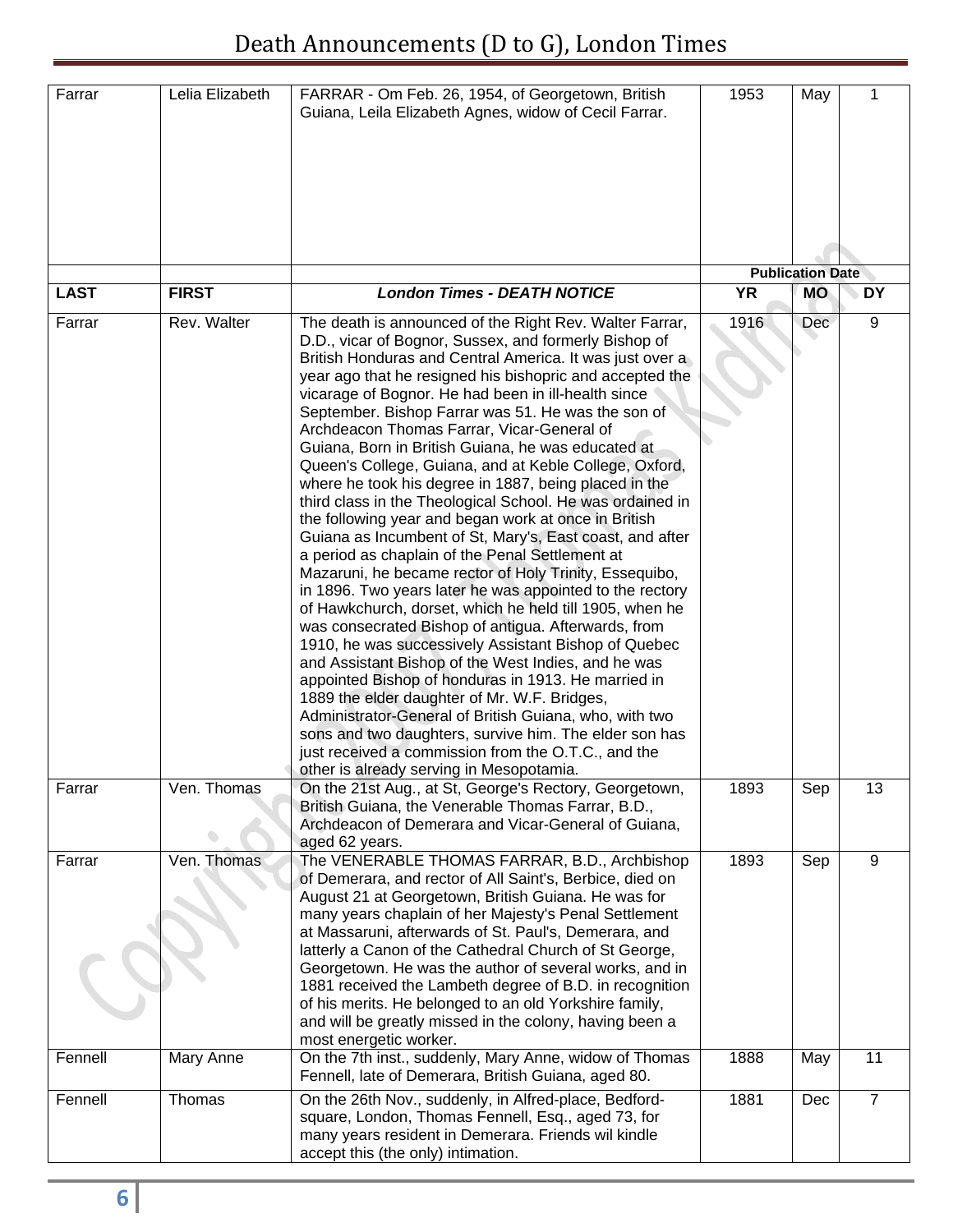| Ferguson    | Rev. James   | FERGUSON - On June 12, 1949, in St. Vincent's<br>Nursing Home, Lower Leeson Street, Dublin, the Rev.<br>James E.A. Ferguson, I.S.O., formerly of The Medical<br>Service, British Guiana, ordained 1924, in his 89th<br>year. R.I.P.                                                                                                                                                                                                                                                                                                                                                                                                                                                                                                                                                                                                                                                                                                                                                                                                                                                                                                                                                                                                                                                                                                                                                                                                                                                                                                                                                                                                                                                                                                                                                                                                                                                                                                                                                                                                                                                                                                                                                                                                                                                                                                                                                 | 1949      | Apr                     | 5         |
|-------------|--------------|-------------------------------------------------------------------------------------------------------------------------------------------------------------------------------------------------------------------------------------------------------------------------------------------------------------------------------------------------------------------------------------------------------------------------------------------------------------------------------------------------------------------------------------------------------------------------------------------------------------------------------------------------------------------------------------------------------------------------------------------------------------------------------------------------------------------------------------------------------------------------------------------------------------------------------------------------------------------------------------------------------------------------------------------------------------------------------------------------------------------------------------------------------------------------------------------------------------------------------------------------------------------------------------------------------------------------------------------------------------------------------------------------------------------------------------------------------------------------------------------------------------------------------------------------------------------------------------------------------------------------------------------------------------------------------------------------------------------------------------------------------------------------------------------------------------------------------------------------------------------------------------------------------------------------------------------------------------------------------------------------------------------------------------------------------------------------------------------------------------------------------------------------------------------------------------------------------------------------------------------------------------------------------------------------------------------------------------------------------------------------------------|-----------|-------------------------|-----------|
| Firth       | Hy A.        | On the 25th ult., at Suez, on board the P. and O,<br>steamer Assam, Hy. A. Firth, Emigration Agent for<br>British Guiana and Natal at Calcutta, aged 49<br>years. R.I.P.                                                                                                                                                                                                                                                                                                                                                                                                                                                                                                                                                                                                                                                                                                                                                                                                                                                                                                                                                                                                                                                                                                                                                                                                                                                                                                                                                                                                                                                                                                                                                                                                                                                                                                                                                                                                                                                                                                                                                                                                                                                                                                                                                                                                            | 1883      | Jun                     | 21        |
|             |              |                                                                                                                                                                                                                                                                                                                                                                                                                                                                                                                                                                                                                                                                                                                                                                                                                                                                                                                                                                                                                                                                                                                                                                                                                                                                                                                                                                                                                                                                                                                                                                                                                                                                                                                                                                                                                                                                                                                                                                                                                                                                                                                                                                                                                                                                                                                                                                                     |           | <b>Publication Date</b> |           |
| <b>LAST</b> | <b>FIRST</b> | <b>London Times - DEATH NOTICE</b>                                                                                                                                                                                                                                                                                                                                                                                                                                                                                                                                                                                                                                                                                                                                                                                                                                                                                                                                                                                                                                                                                                                                                                                                                                                                                                                                                                                                                                                                                                                                                                                                                                                                                                                                                                                                                                                                                                                                                                                                                                                                                                                                                                                                                                                                                                                                                  | <b>YR</b> | <b>MO</b>               | <b>DY</b> |
| Fitzgerald  | Mary         | FITZ GERALD - On Oct. 27, 1934, in London, Mary,                                                                                                                                                                                                                                                                                                                                                                                                                                                                                                                                                                                                                                                                                                                                                                                                                                                                                                                                                                                                                                                                                                                                                                                                                                                                                                                                                                                                                                                                                                                                                                                                                                                                                                                                                                                                                                                                                                                                                                                                                                                                                                                                                                                                                                                                                                                                    | 1934      | Jun                     | 11        |
|             |              | eldest daughter of the late Thomas FitzGerald,<br>Stipendiary Magistrate, British Guiana. (West Indian and<br>British Guiana papers, please copy.) R.I.P.                                                                                                                                                                                                                                                                                                                                                                                                                                                                                                                                                                                                                                                                                                                                                                                                                                                                                                                                                                                                                                                                                                                                                                                                                                                                                                                                                                                                                                                                                                                                                                                                                                                                                                                                                                                                                                                                                                                                                                                                                                                                                                                                                                                                                           |           |                         |           |
| Fitzmayer   | Sir J.W.     | SIR J.W. FITZMAYER, K.C.B., died at his residence,<br>The Chase, Ross, Herefordshire, yesterday. The son of<br>Mahor Charles Howard Fitzmayer, by Catherine,<br>daughter of Mr. J. Morrisey of Madeira, he was born at<br>Demerara in 1813. He was educated at Woolwich and<br>entered the army as second lieutenant Royal Artillery in<br>1830, became captain in 1842, Lieutenant-Colonel in<br>1854, Colonel in 1860, Colonel Commandant R.H.A. in<br>1876, Major-General in 1867, Lieutenant-General in<br>April, 1877, and General in October 1877. He served at<br>first in the West Indies and at Gibralter, and<br>subsequently in the Eastern campaign of 1854-5,<br>including the affairs of Bulganac and McKenzie's Farm,<br>the battles of the Alma and Inkerman, the siege and fall<br>of Sebastopol, and the repulse of the sortie on October<br>26, 1854. He was complimented on parade by Sir De<br>Lacy Evans for his method of bringing up the artillery at<br>the Alma under the hottest fire, and was again thanked<br>by Sir De Lacy Evans and twice mentioned in<br>despatches for the affair of the sortie (medal with three<br>clasps, C.B., officer of the Legion of Honour, 4th class of<br>the Medjidieb, and Turkish medal). Colonel Fitzmayer<br>commanded the Royal Artillery in Scotland from 1857 to<br>December, 1859, when he was appointed to command<br>the same at Portsmouth. In May, 1960, he was<br>appointed to command the Artillery at Aldershot with the<br>rank of Colonel on the Staff. From 1862 to April, 1864,<br>he commanded the Artillery in Ireland, and commanded<br>that force at Meerut from the latter date to January,<br>1866, when he was transferred to Benares as Brigadier-<br>General, and in March, 1867, to the command of an<br>army division at Oude. He was Inspector of Artillery,<br>Northern division, from April, 1867, to April, 1875, and<br>Inspector-General of Artillery at headquarters from 1875<br>to December, 1876. He was placed on the retired list in<br>1881. He was made a Knight Commander of the Bath in<br>1871. Sir James Fitzmayer was twice married - first, in<br>1840, to Jane Louisa, eldest daughter of Major H.<br>Bowyer Lane, of the Royal Artillery (she died in 1859),<br>and, secondly, in 1863, to Lucy, eldest daughter of Mr.<br>C.K. Sivewright, of Burnt Island, Fife. | 1895      | May                     | 28        |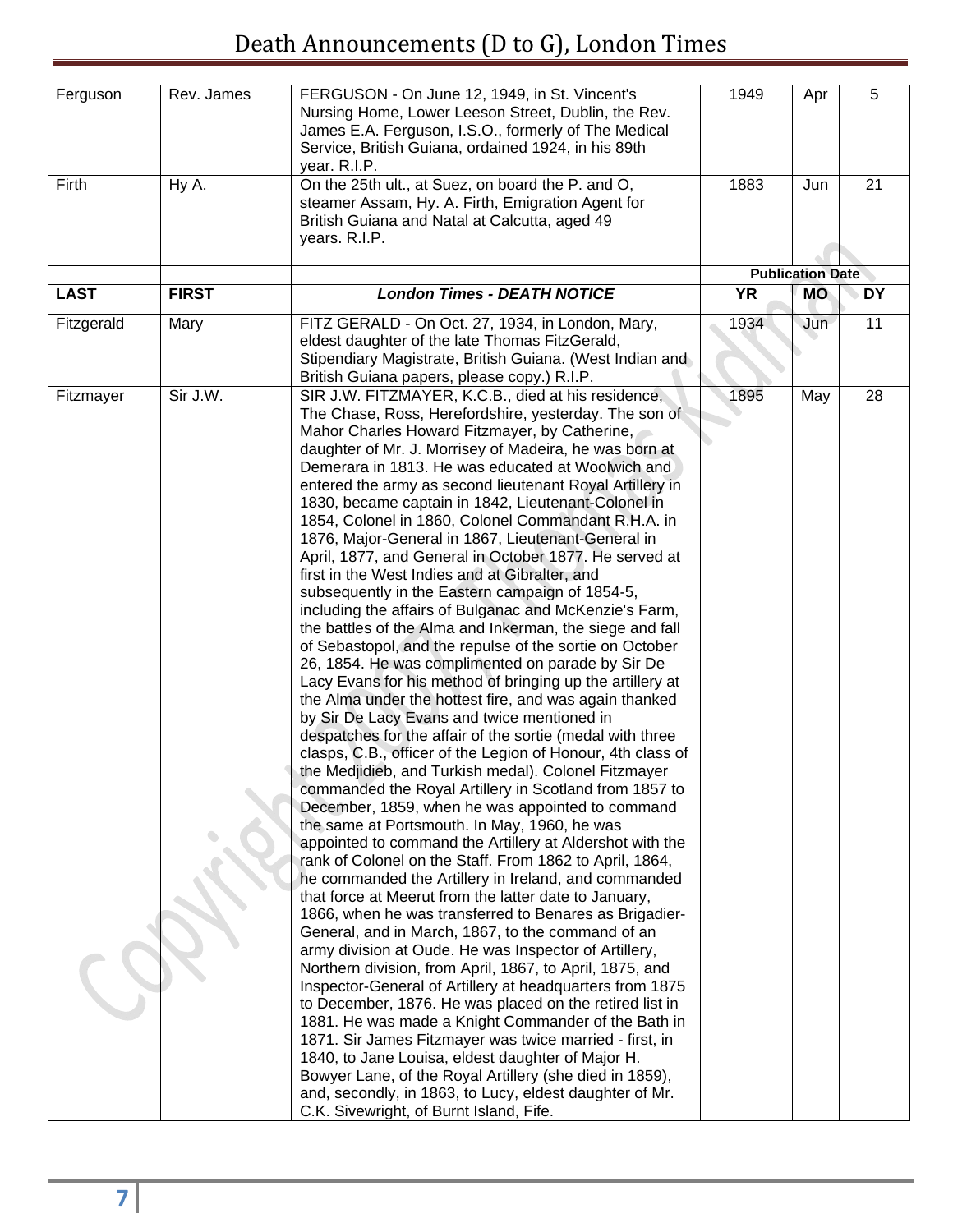| Fleming      | <b>Curtis Augustus</b>    | On the 14th Sept. last, at George Town, Demerara, after<br>a long and painful illness, Curtis Augustus Fleming,<br>Esq., universally beloved and deeply lamented by a<br>large and sorrowing family.                                                                                                                                                                                                                                                                                                   | 1863      | Oct                     | 16             |
|--------------|---------------------------|--------------------------------------------------------------------------------------------------------------------------------------------------------------------------------------------------------------------------------------------------------------------------------------------------------------------------------------------------------------------------------------------------------------------------------------------------------------------------------------------------------|-----------|-------------------------|----------------|
| Fletcher     | George Edward             | On the 16 ult., at L'Union, Arabian Coast, Demerara,<br>West Indies, George Edward Thorowgood, son of<br>George Fletcher, Esq., of Derby, aged 23.                                                                                                                                                                                                                                                                                                                                                     | 1883      | Sep                     | 28             |
|              |                           |                                                                                                                                                                                                                                                                                                                                                                                                                                                                                                        |           |                         |                |
|              |                           |                                                                                                                                                                                                                                                                                                                                                                                                                                                                                                        |           | <b>Publication Date</b> |                |
| <b>LAST</b>  | <b>FIRST</b>              | <b>London Times - DEATH NOTICE</b>                                                                                                                                                                                                                                                                                                                                                                                                                                                                     | <b>YR</b> | <b>MO</b>               | <b>DY</b>      |
| Fogarty      | James S.                  | FOGARTY - On May 12, 1936, at a nursing home,<br>James S. Fogarty, beloved husband of Joe Fogarty, of<br>Dwelly, Edenbridge, Kent, and British Guiana, only<br>surviving son of the late William Fogarty, of Artane<br>House, Co. Dublin, and Mrs. Fogarty, of St. James's,<br>Milltown, Co. Dublin, aged 39. Requiem Mass, St.<br>James's, Spanish Place, at 10 a.m., and interment at<br>Oxted, Surrey, at 12.30 p.m. to-day (Thursday).                                                             | 1936      | Apr                     | 30             |
| Folkard      | <b>Alfred Sutton</b>      | On the 13th Oct., 1890, on the Pururi River, British<br>Guiana, Alfred Sutton Folkard, second son of the late<br>A.W.H. Folkard, late of London. Friends, please accept<br>this intimation.                                                                                                                                                                                                                                                                                                            | 1890      | Nov                     | 28             |
| Forbes       | John                      | On the 6th inst., John Forbes Esq., of Tavistock-place,<br>Russell-square, in the 72nd year of his age, late collector<br>of his Majesty's customs for the colony of Demerara.                                                                                                                                                                                                                                                                                                                         | 1823      | Feb                     | 10             |
| Forrester    | Lewis                     | On Sunday, the 10th inst., at Hampstead, Lewis<br>Forrester, Esq., late of the colony of Demerary, aged 47<br>: suffering under an enlargement of the heart, he<br>endured a most painful illness of three years with great<br>fortitude and true Christian resignation. Of a social and<br>amiable temper, he had the felicity of passing onward<br>through life, to the grave, without an enemy : loved and<br>respected by those who knew him whilst living, he has<br>died regretted and lamented. | 1820      | Sep                     | 20             |
| Forshaw      | George Leslie             | FORSHAW - Killed in action, on the 19th Nov., George<br>Leslie Fresson Forshaw, 2nd Lieut., Lancashire<br>Fusiliers, eldest son of the late Edward Roney Forshaw,<br>Barrister-at-law, of Woodbine, Demerara, aged<br>22. Montreal and Demerara papers, please copy.                                                                                                                                                                                                                                   | 1917      | Nov                     | 24             |
| Foster       | George                    | On the 7th Sept., at Georgetown, British Guiana, of<br>yellow fever, George Foster Foster, dearly-beloved<br>eldest son of Colonel Foster Foster and Eliza Foster,<br>Sudcup Park, Kent, aged 22.                                                                                                                                                                                                                                                                                                      | 1881      | Oct                     | 13             |
| Fotheringham | <b>Bishop</b><br>Eastmond | On the 29th Aug., Bishop Eastmond Fotheringham,<br>Esq., merchant, Berbice.                                                                                                                                                                                                                                                                                                                                                                                                                            | 1863      | Oct                     | $\overline{2}$ |
| Fowler       | Blanche                   | FOWLER - On Dec. 11, 1943, in London, Blanche,<br>widow of Frank Fowler, late of Demerara, British<br>Guiana. (West Indian and Australian papers, please<br>copy.)                                                                                                                                                                                                                                                                                                                                     | 1943      | Dec                     | 14             |
| Fowler       | Jane Bruce                | FOWLER - On Jan. 17, 1928, at 21, Warriston-crescent,<br>Edinburgh, Jane Bruce, widow of Dr. James Stewart<br>Fowler, late of Demerara, aged 76.                                                                                                                                                                                                                                                                                                                                                       | 1927      | Nov                     | 28             |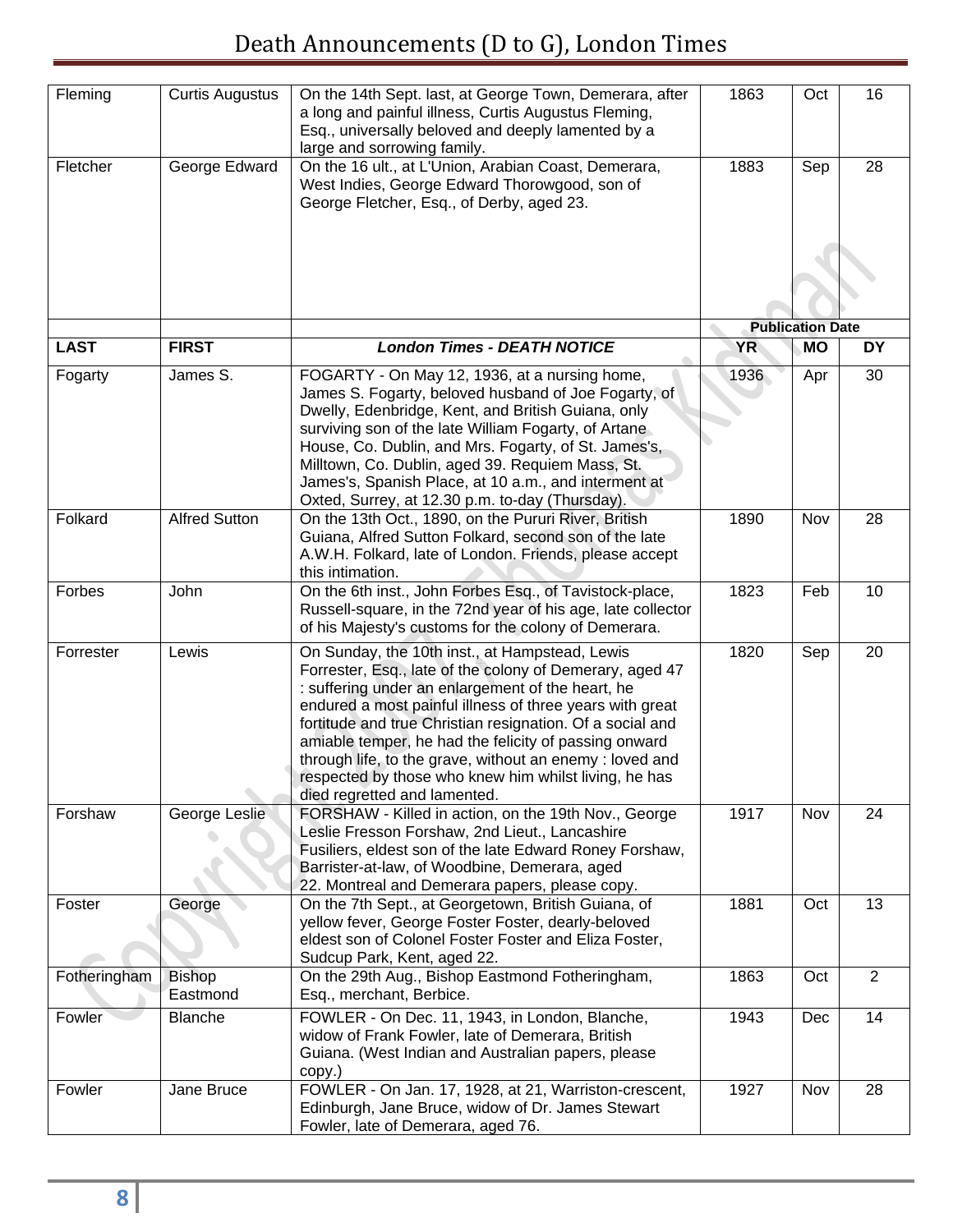| Fowler      | Martha                      | On the 13th. inst., at her residence, Chipton, West<br>Worthing, Martha, eldest daughter of the late Charles<br>Enan, of Plantation Richmond, Demerara, widow of the<br>late Alexander Fowler, and relict of the late John Lucie<br>Smith, LL.D., aged 79.         | 1885      | Feb                     | 18             |
|-------------|-----------------------------|--------------------------------------------------------------------------------------------------------------------------------------------------------------------------------------------------------------------------------------------------------------------|-----------|-------------------------|----------------|
| Fowler      | Morris Lythall              | On the 11th inst., at Caversham, Oxon. Morris Lythall<br>Fowler, Esq., late Sheriff of Essequibo, British Guiana, in<br>the 79th year of his age.                                                                                                                  | 1867      | Nov                     | 22             |
| Fox         | Rev. George                 | FOX - On the 31st Jan., in London, the Rev. George<br>Fox, M.A., formerly of Georgetown, British Guiana, aged<br>83.                                                                                                                                               | 1897      | Feb                     | $\overline{9}$ |
|             |                             |                                                                                                                                                                                                                                                                    |           | <b>Publication Date</b> |                |
| <b>LAST</b> | <b>FIRST</b>                | <b>London Times - DEATH NOTICE</b>                                                                                                                                                                                                                                 | <b>YR</b> | <b>MO</b>               | <b>DY</b>      |
| Franks      | Godrey Firth                | FRANKS - On the 28th July, at Georgetown, Demerara,<br>Godfrey Firth Franks, M.A., F.G.S., Second Master of<br>Queen's College, Demerara, eldest son of the late Rev.<br>John Firth Franks, M.A., and brither of H.E. Franks, of<br>Rye, Sussex, in his 65th year. | 1917      | Jun                     | 20             |
| Fraser      | James Denholm               | On the 7th March, at Tiverton, Devon, James Denholm<br>Fraser, aged 69; for 40 years in H.M.'s Service as J.P.,<br>S.J.P., and Provost Marshal of British Guiana.                                                                                                  | 1889      | Mar                     | 13             |
| Fullarton   | Gavin                       | On the 28th inst., at a very advanced age, Gavin<br>Fullarton, Esq., of Kerclaw Stevenson, Ayrshire, and<br>Everton and Meten-meer-Zoog, British Guiana, much<br>regretted.                                                                                        | 1876      | Aug                     | 31             |
| Fullarton   | Mary                        | On the 9th inst., at Torquay, Mary, daughter of the late<br>John Fullarton, Esq., of Demerara, British Guiana, aged<br>55 years.                                                                                                                                   | 1875      | Jul                     | 21             |
| Gainfort    | Benjamin John               | GAINFORT - On the 24th Dec., at Brighton, Benjamin<br>John, late Chief Commissary, British Guiana. Funeral at<br>Hove Cemetery to-morrow (Tuesday), 11.30 a.m.                                                                                                     | 1925      | Aug                     | $\overline{7}$ |
| Gall        | Frederick<br><b>Beckles</b> | GALL - On the 21st Feb., at Zaria, Nigeria, West Africa,<br>Frederick Beckles, dearly-loved husband of Annie Gall,<br>eldest son of the late F.A. Gall, Stipendiary Magistrate,<br>British Guiana, and of Mrs. Gall, Surbiton, Surrey.                             | 1919      | Sep                     | $\mathbf{2}$   |
| Gall        | <b>Margaret Rosa</b>        | GALL - On the 11th Oct., Margaret Rosa, widow of<br>Frederick A. Gall, of Demerara, British Guiana, in her<br>77th year. (West Indian papers, please copy).                                                                                                        | 1926      | Jul                     | 22             |
| Gardner     | <b>Stewart</b>              | GARDNER - On the 25th Feb., whilst on a vist to<br>Barbados, Stewart Gardner, aged 75, of Demerara,<br>British Guiana, and many years a resident in St. John's-<br>wood, London.                                                                                   | 1913      | Feb                     | 19             |
| Garnett     | Alexander                   | On the 21st Feb., at Georgetown, Demerara, in his 23d<br>year, Alexander, eldest son of Alexander Garnett, of<br>Aigburth, Liverpool.                                                                                                                              | 1879      | Mar                     | 4              |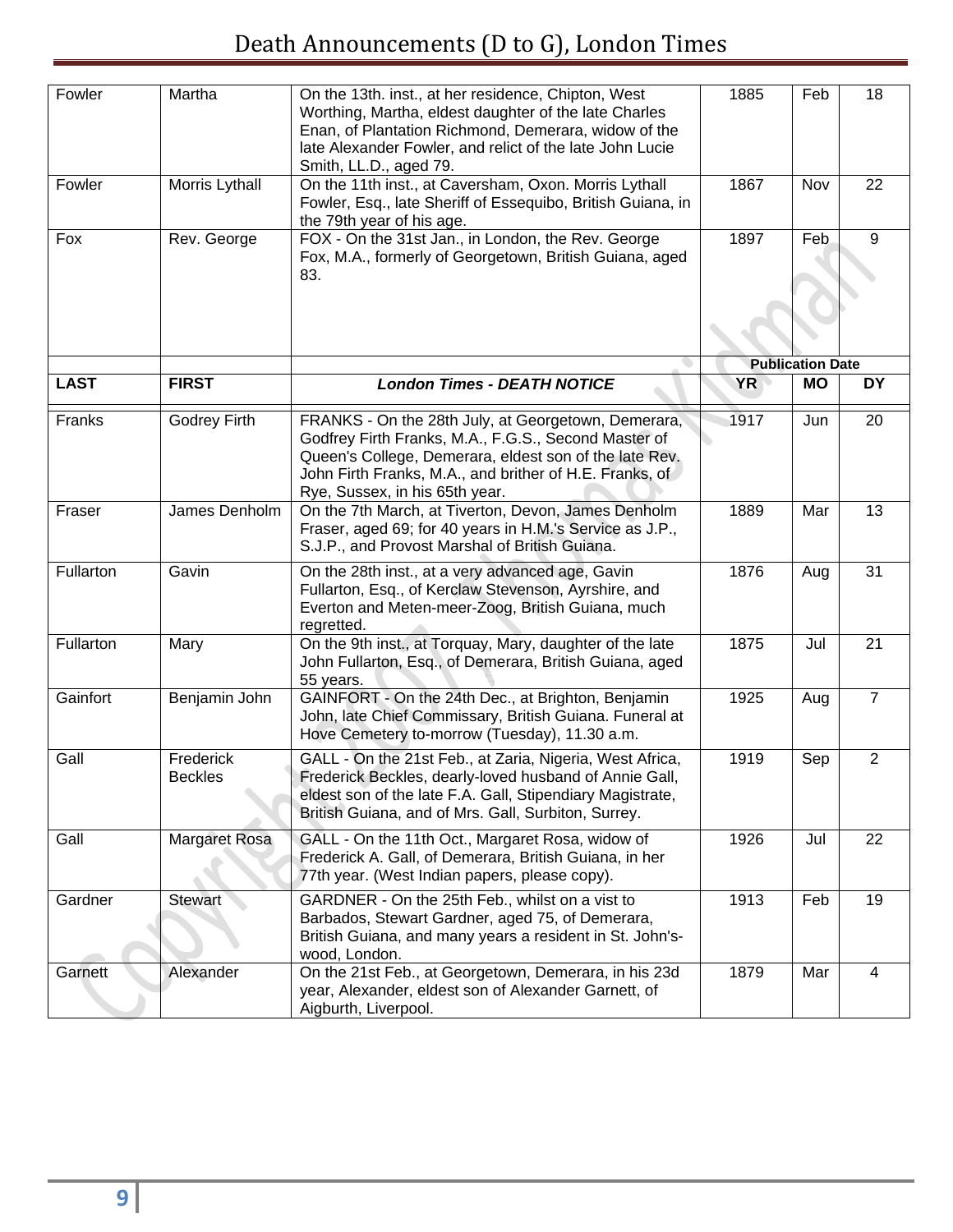| Garnett     | George       | News has been received from Georgetown, British<br>Guiana, of the death of Mr. George Garnett, C.M.G. Mr.<br>Garnett, who was born at Seaforth, Lancashire, in 1859,<br>was educated at Wellington college, and received a<br>business training with the Liverpool firm of Brown,<br>Shipley, and Co. He later became a partner in the firms<br>of Alex. Garnett and Co. of Liverpool, and Gernett and<br>Co., of Georgetown, Demerara. On going out to British<br>Guiana he soon made his mark in the Colony. He was<br>elected Financial Representative for Demerara in 1901<br>and member of the Court of Policy five years later, rising<br>eventually to the responsible position of member of the<br>Executive Council. He was chairman of the local<br>directorate of the Demerara Railway company and of the<br>British Guiana Medical Assurance Company, and<br>deputy-chairman of Sprostone (Limited), and the oldest<br>member of the Central Board of health, now the Local<br>Government board. Mr. Garnett was largely interested in<br>the balata and rice industries in the colony. He<br>represented the colony on the occasion of the<br>Coronation of King George. | 1913      | Apr                     | 15           |
|-------------|--------------|---------------------------------------------------------------------------------------------------------------------------------------------------------------------------------------------------------------------------------------------------------------------------------------------------------------------------------------------------------------------------------------------------------------------------------------------------------------------------------------------------------------------------------------------------------------------------------------------------------------------------------------------------------------------------------------------------------------------------------------------------------------------------------------------------------------------------------------------------------------------------------------------------------------------------------------------------------------------------------------------------------------------------------------------------------------------------------------------------------------------------------------------------------------------------------------|-----------|-------------------------|--------------|
|             |              |                                                                                                                                                                                                                                                                                                                                                                                                                                                                                                                                                                                                                                                                                                                                                                                                                                                                                                                                                                                                                                                                                                                                                                                       |           | <b>Publication Date</b> |              |
| <b>LAST</b> | <b>FIRST</b> | <b>London Times - DEATH NOTICE</b>                                                                                                                                                                                                                                                                                                                                                                                                                                                                                                                                                                                                                                                                                                                                                                                                                                                                                                                                                                                                                                                                                                                                                    | <b>YR</b> | <b>MO</b>               | DY           |
| Garnett     | George R.    | GARNETT - On May 15, 1954, in London, George<br>Russell Garnett, formerly of British Guiana. Cremation<br>Golders Green to-morrow (Tuesday) at 1.45 p.m.                                                                                                                                                                                                                                                                                                                                                                                                                                                                                                                                                                                                                                                                                                                                                                                                                                                                                                                                                                                                                              | 1954      | Apr                     | 5            |
| Garnett     | Mewburn      | GARNETT - On Sept. 17, 1936, Mewburn Garnett, of<br>Georgetown, British Guiana, and Cornerways, Guildford,<br>in his 88th year. Funeral service at Shottermill on<br>Wednesday, Sept. 16, at 12.15 p.m. Flowers, Pimm,<br>Funeral director, Guildford. (British Guiana papers,<br>please copy.)                                                                                                                                                                                                                                                                                                                                                                                                                                                                                                                                                                                                                                                                                                                                                                                                                                                                                       | 1936      | Sep                     | $\mathbf{1}$ |
| Garnett     | Thomas       | GARNETT - At Demerara, British Guiana, Thomas,<br>beloved youngest son of Thomas Garnett, Kiltrasna,<br>Bideford, aged 42 years. (By cable.)                                                                                                                                                                                                                                                                                                                                                                                                                                                                                                                                                                                                                                                                                                                                                                                                                                                                                                                                                                                                                                          | 1903      | Dec                     | 5            |
| Geddes      | Percy        | On the 17th Aig., at Demerara, British Guiana, of yellow<br>fever, Percy, youngest son of the late Alexander James<br>Geddes, Esq., of the Bank of England, aged 24.                                                                                                                                                                                                                                                                                                                                                                                                                                                                                                                                                                                                                                                                                                                                                                                                                                                                                                                                                                                                                  | 1864      | Sep                     | 21           |
| Getting     | Ann Ethel    | GETTING - On July 25, 1928, at 19, Albion-place,<br>Ramsgate, Ann Ethel, widow of Henry F. Getting, of<br>Hollington, Ross-on-Wye, Herefordshire, and youngest<br>daughter of the late Michael Bugle, of Demerara, and<br>Kaieteur, Hollington Park, St. Leonards-on-Sea, in her<br>62nd year. Deeply mourned.                                                                                                                                                                                                                                                                                                                                                                                                                                                                                                                                                                                                                                                                                                                                                                                                                                                                        | 1928      | Jun                     | 16           |
| Gibson      | Elizabeth    | GIBSON - On Nov. 25, 1929, at The Maples, Redhill,<br>Surrey, Elizabeth, widow of David Gibson, of Demerara,<br>British Guiana. Funeral at Reigate Cemetery to-morrow<br>(Thursday), 2.30 p.m.                                                                                                                                                                                                                                                                                                                                                                                                                                                                                                                                                                                                                                                                                                                                                                                                                                                                                                                                                                                        | 1929      | Sep                     | 10           |
| Gibson      | Isabella     | GIBSON - On Jan. 15, 1940, at Port of Spain, Trinidad,<br>B.W.I., Isabella Gowans, beloved wife of J.C. Gibson, of<br>Georgetown, British Guiana, at the age of 60. (Home<br>and Colonial papers, please copy.)                                                                                                                                                                                                                                                                                                                                                                                                                                                                                                                                                                                                                                                                                                                                                                                                                                                                                                                                                                       | 1940      | Jan                     | $\mathbf{1}$ |
| Gilbert     | Jane Ann     | On the 9th Dec., at Shillingford Rectory, Exeter, Jane<br>Ann Thompson; for 20 years in the service of Mrs. O.A.<br>Gilbert, of Demerara and Bermuda. A devoted nurse and<br>a faithful friend.                                                                                                                                                                                                                                                                                                                                                                                                                                                                                                                                                                                                                                                                                                                                                                                                                                                                                                                                                                                       | 1884      | Dec                     | 20           |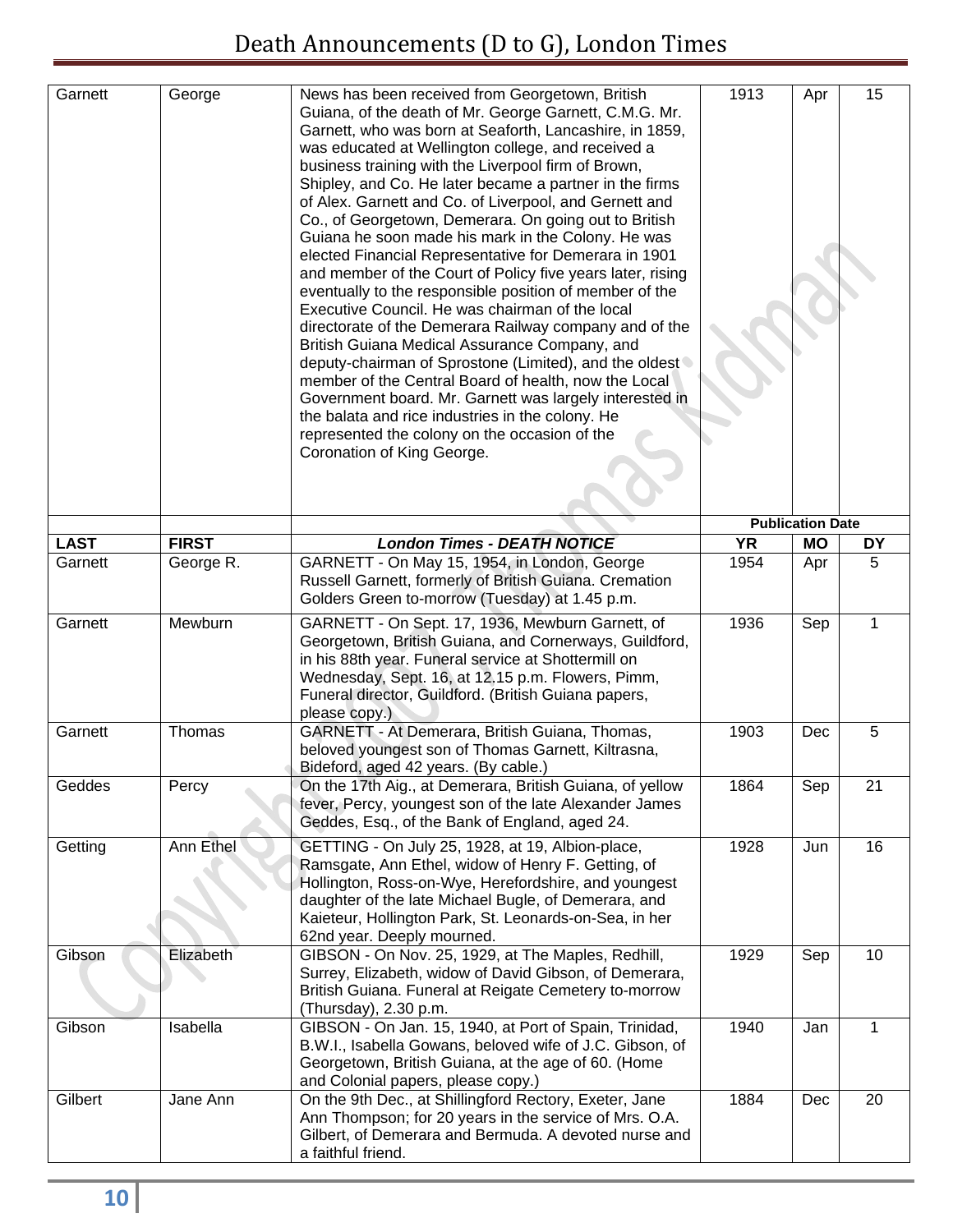| Gilbert            | Park                   | On the 15th Jan., at George Town Demerara, Park<br>Benjamin Albouy, Esq., only son of the late Thomas<br>Gilbert, Albouy, Esq., of George Town, Demerara, British                                                                                                                                                                                                                                                                                                                                                                                                                                                                                                                                                                                                                                                                                                                 | 1868      | Feb                     | 21        |
|--------------------|------------------------|-----------------------------------------------------------------------------------------------------------------------------------------------------------------------------------------------------------------------------------------------------------------------------------------------------------------------------------------------------------------------------------------------------------------------------------------------------------------------------------------------------------------------------------------------------------------------------------------------------------------------------------------------------------------------------------------------------------------------------------------------------------------------------------------------------------------------------------------------------------------------------------|-----------|-------------------------|-----------|
|                    |                        | Guiana.                                                                                                                                                                                                                                                                                                                                                                                                                                                                                                                                                                                                                                                                                                                                                                                                                                                                           |           |                         |           |
| Gilchrist          | Dora                   | GILCHRIST - On Feb. 11th, 1967, Dora, widow of Mr.<br>Justice Gilchrist, of Trinidad and British<br>Guiana. Cremation at Golders Green Crematorium at<br>2.30 p.m., Tuesday, 14th Feb. Flowers to A. & W. Birch<br>Ltd., 239 Brompton Road, S.W.3.                                                                                                                                                                                                                                                                                                                                                                                                                                                                                                                                                                                                                                | 1966      | May                     | 26        |
| Gilchrist          | <b>Walter James</b>    | Mr. Walter James Gilchrist, First Puisne Judge of<br>Trinidad and Tobago in 1931, died at Georgetown,<br>British Guiana, yesterday at the age of 76. The second<br>son of the late A.M. Gilchrist, of Aberdeenshire, he was<br>born in 1879 in British Guiana, his mother being also a<br>native of Aberdeenshire. He worked his way up through<br>the Customs Service there & in 1906 became clerk to<br>the Attorney-General of the colony. He studied law to<br>such good purpose that within 4 years he was appointed<br>a stipendiary magistrate. In 1914 acted for the assistant<br>colonial secretary & for the period of the 1914-18 War he<br>was censor for the colony, receiving thanks of the Sect.<br>of State. He was acting Puisne Judge of Trinidad &<br>Tobago, & acting Chief Justice in 1932-33, 1935, 937,<br>and 1939. He had been in retirement since 1941. | 1955      | Jun                     | 25        |
|                    |                        |                                                                                                                                                                                                                                                                                                                                                                                                                                                                                                                                                                                                                                                                                                                                                                                                                                                                                   |           | <b>Publication Date</b> |           |
| <b>LAST</b>        | <b>FIRST</b>           | <b>London Times - DEATH NOTICE</b>                                                                                                                                                                                                                                                                                                                                                                                                                                                                                                                                                                                                                                                                                                                                                                                                                                                | <b>YR</b> | <b>MO</b>               | <b>DY</b> |
| $\overline{G}$ ill | <b>Francis Hartley</b> | GILL - On Oct. 8, 1930, at Puruni Mining Camp, British<br>Guiana, of fever, Francis Hartley Gill (Frank), beloved<br>husband of Jessie Wilson Gill, elder son of the late<br>Robert Hartley and Laura Hall Gill. Communications care<br>of Mrs. Bradshaw, 9, York-avenue, East Sheen, S.W.14.                                                                                                                                                                                                                                                                                                                                                                                                                                                                                                                                                                                     | 1930      | Jul                     | 19        |
| Gill               | Mildred                | GILL - On May 21, 1937, suddenly, at Paris, Mildred,<br>widow of W. Johnson Gill, of British Guiana, and<br>daughter of the late Dr. Gregory White, of Bournemouth<br>and Aspley Guise.                                                                                                                                                                                                                                                                                                                                                                                                                                                                                                                                                                                                                                                                                           | 1937      | Apr                     | 24        |
| Gillespie          | David Hunter           | GILLESPIE - On Dec. 13, 1934, at Xinavane, P.E.A.,<br>David Hunter Gillespie, M.C., third son of the late James<br>Gillespie, Demerara.                                                                                                                                                                                                                                                                                                                                                                                                                                                                                                                                                                                                                                                                                                                                           | 1934      | Nov                     | 5         |
| Gilzean            | Alexander              | GILZEAN - On the 21st Jan., peacefully, at Lima, Peru,<br>Alexander Rumbell Gilzean, formerly of British<br>Guiana. (Demerara papers, please copy.)                                                                                                                                                                                                                                                                                                                                                                                                                                                                                                                                                                                                                                                                                                                               | 1922      | Jan                     | 24        |
| Gilzean            | Lilly                  | GILZEAN - On Sept. 23, 1933, at Lima, Peru, Lilly,<br>widow of A.R. Gilzean, late of British Guiana, and<br>daughter of the late R.G. Kelly. (West Indian papers,<br>please copy.)                                                                                                                                                                                                                                                                                                                                                                                                                                                                                                                                                                                                                                                                                                | 1933      | Sep                     | 19        |
| Gladwin            | Sarah                  | On the 5th May, 1885, at Sarnia House, Essequebo,<br>Sarah, wife of Henry J. Gladwin, of the Immigration<br>Department, British Guiana.                                                                                                                                                                                                                                                                                                                                                                                                                                                                                                                                                                                                                                                                                                                                           | 1885      | Jun                     | 17        |
| Glennie            | <b>Thomas Hector</b>   | GLENNIE - On the 16th July, at Buxton, Thomas Hector<br>Glennie, son of the late John Glennie, of Kennerty,<br>Peterculter, aged 80. (Demerara papers, please<br>copy.) Funeral at Highgate Cemetery, Tuesday, July 20,<br>1 p.m.                                                                                                                                                                                                                                                                                                                                                                                                                                                                                                                                                                                                                                                 | 1909      | Jun                     | 16        |
| Goodman            | Antonia                | On Tuesday, the 25th of October, in George-town,<br>Demerara, at the residence of her mother, Antonia<br>Sophia, youngest child of the late Major-General<br>Stephen Arthur Goodman, C.B., K.H., aged 18.                                                                                                                                                                                                                                                                                                                                                                                                                                                                                                                                                                                                                                                                         | 1853      | Dec                     | 6         |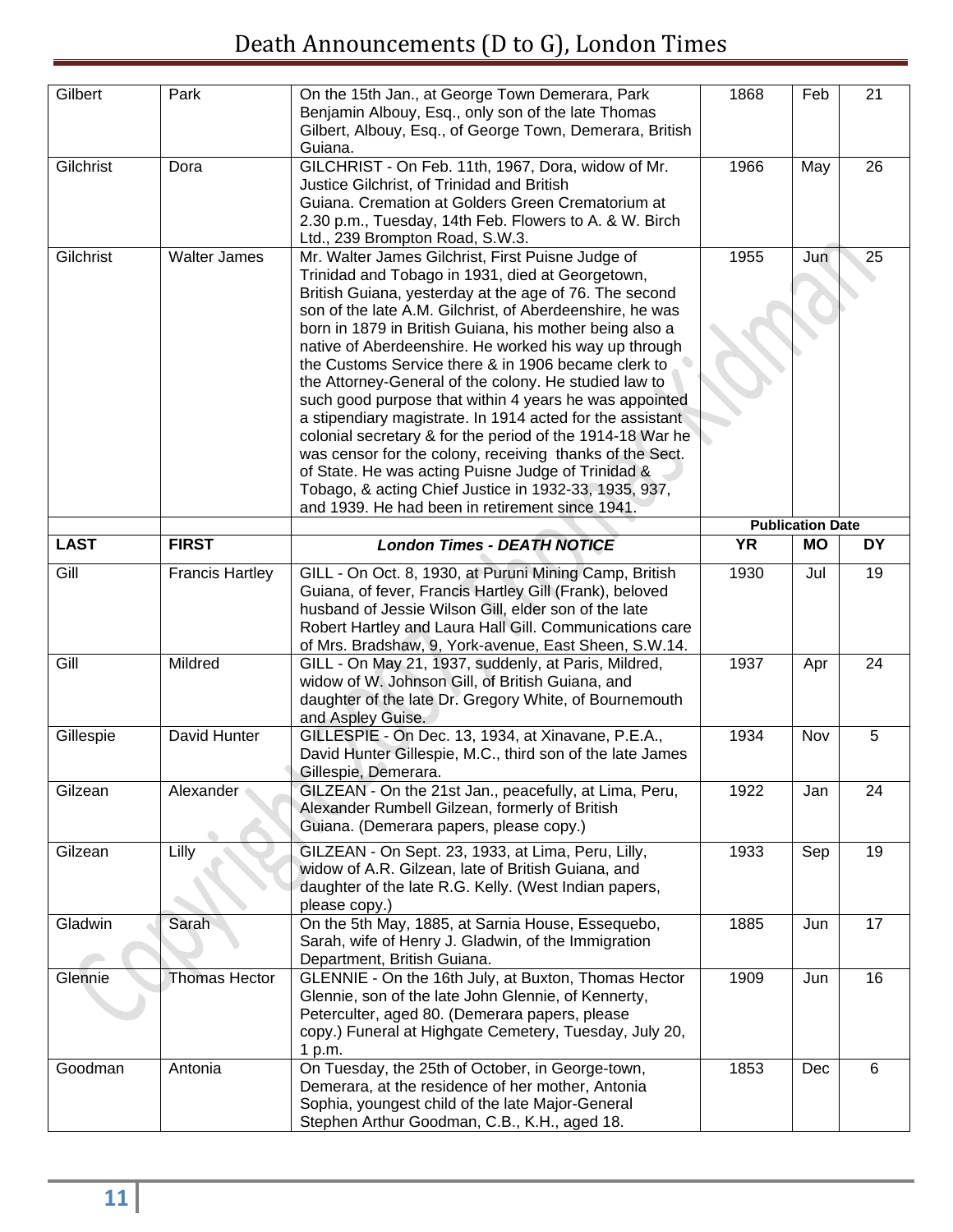| Goodman     | Stephen Henry      | On the 12th Dec., last, at sea, on board the Royal Mail<br>Steamer Trent, on passage from Havanna, to St.<br>Thomas, Stephen Henry Goodman, Esq., late of<br>Demerara, British Guiana, second son of the late Gen.<br>Goodman, of H.M.'s army, deeply regretted by his family<br>and numerous friends.                  | 1859      | May                     | 13             |
|-------------|--------------------|-------------------------------------------------------------------------------------------------------------------------------------------------------------------------------------------------------------------------------------------------------------------------------------------------------------------------|-----------|-------------------------|----------------|
| Goppy       | George             | On the 24th inst., at Brighton, George Taylor, youngest<br>son of the late G.J. Goppy, Esq., of Demerara, aged 28.                                                                                                                                                                                                      | 1856      | Aug                     | 28             |
| Gordon      | Alexander          | On the 9th Jan., at British Guiana, Alexander Gordon,<br>Stipendiary Magistrate in that Colony, second son of<br>William Gordon, of Threave, Castle Douglas, aged 33.                                                                                                                                                   | 1888      | Jan                     | 17             |
| Gordon      | John               | GORDON - On the 1st inst., at 38, Buckley-road,<br>London, John Gordon, formerly of Plantation Bel Air,<br>Demerara, fifth and last surviving son of the late William<br>Gordon, of Aberdour, Aberdeenshire, aged 81.                                                                                                   | 1895      | Oct                     | 3              |
| Gordon      | Richard C.         | GORDON - On April 4, 1947, at Georgetown, British<br>Guiana, Richard C. Gordon, beloved husband of Hilda.                                                                                                                                                                                                               | 1947      | Mar                     | 24             |
| Gore        | Eliza              | On the 24th Jan., at Barbados, Eliza Arabella, the wife of<br>Lieut-Governor Gore, C.M.G., and eldest daughter of the<br>Lord Bishop of Guiana, aged 46.                                                                                                                                                                | 1884      | Feb                     | 12             |
| Goring      | Sarah              | On the 3d Aug., at 26, Leamington-road-villas,<br>Westbourne-park, the residence of her daughter, Mrs<br>Dalton, Sarah Goring, relict of Anthony Barker Goring, of<br>Demerara and Barbados, in her 79th year.                                                                                                          | 1880      | Aug                     | 5              |
|             |                    |                                                                                                                                                                                                                                                                                                                         |           | <b>Publication Date</b> |                |
| <b>LAST</b> | <b>FIRST</b>       | <b>London Times - DEATH NOTICE</b>                                                                                                                                                                                                                                                                                      | <b>YR</b> | <b>MO</b>               | <b>DY</b>      |
| Green       | <b>Beatrix</b>     | GREEN - On the 14th Dec., at 26, Glenshiel-road,<br>Eltham, S.E.9, after a short illness, Beatrix Sharp, widow<br>of Revd. J.L. Green, Missionary of the London<br>missionary society in Tahiti and Demerara, aged 86.                                                                                                  | 1923      | Sep                     | 18             |
| Green       | James<br>Frederick | GREEN - On July 27, 1943, at Georgetown, British<br>Guiana, James Frederick, son of the late Frederick<br>Green, of Knowsley and Prescot, aged 80 years.                                                                                                                                                                | 1943      | May                     | 22             |
| Greene      | Dora               | On the 2d Feb., 1868, at Plantation Enterprise, Leguan,<br>British Guiana, Dora, the beloved wife of Hugh McNeile<br>Greene, late of Stranorlar, Brondesbury-road, Kilburn,<br>London. (In everloving memory.)                                                                                                          | 1889      | Feb                     | 5              |
| Greene      | Dora               | In everloving memory of Dora, wife of Hugh McNeile<br>Greene, who died of the 2d February, 1888, at<br>Plantation Enterprise, Leguan, British Guiana.                                                                                                                                                                   | 1892      | Feb                     | $\overline{2}$ |
| Greene      | Frederick          | GREENE - On the 28th October, 1896, of malarial fever,<br>at the Uruan Outpost Station, Cuyuni River, British<br>Guiana, Frederick Edward Greene, County Inspector<br>British Guiana Police, eldest son of the late Hugh McNeil<br>Greene and son-in-law of Charles Hodgson, Glyndhurst,<br>Cricklewood, N.W., aged 37. | 1896      | Nov                     | 26             |
| Greene      | w/o Hugh           | On the 2d Feb., at Plantation Enterprise, Leguan, British<br>Guiana, the beloved wife of Hugh McNeile Greene, late<br>of Stranorar, Brondesbury-road, Kilburn, aged 49 years.                                                                                                                                           | 1888      | Mar                     | 6              |
| Greig       | Henry R.W.         | GREIG - On the 24th Nov., 1913, at Preston House,<br>Kingston-on-Thames, Henry R.W. Greig, late of<br>Demerara and Elgin, N.B., aged 67 years. Interment at<br>Kingston Cemetery, Monday, December 1st., at 12<br>o'clock.                                                                                              | 1913      | Sep                     | 3              |
| Grieve      | Annie              | GRIEVE - On the 3rd May, at 53, Beverley-road, Hull,<br>Annie, widow of Robert Grieve, C.M.G., late Surgeon-<br>General of British Guiana.                                                                                                                                                                              | 1909      | Apr                     | 30             |